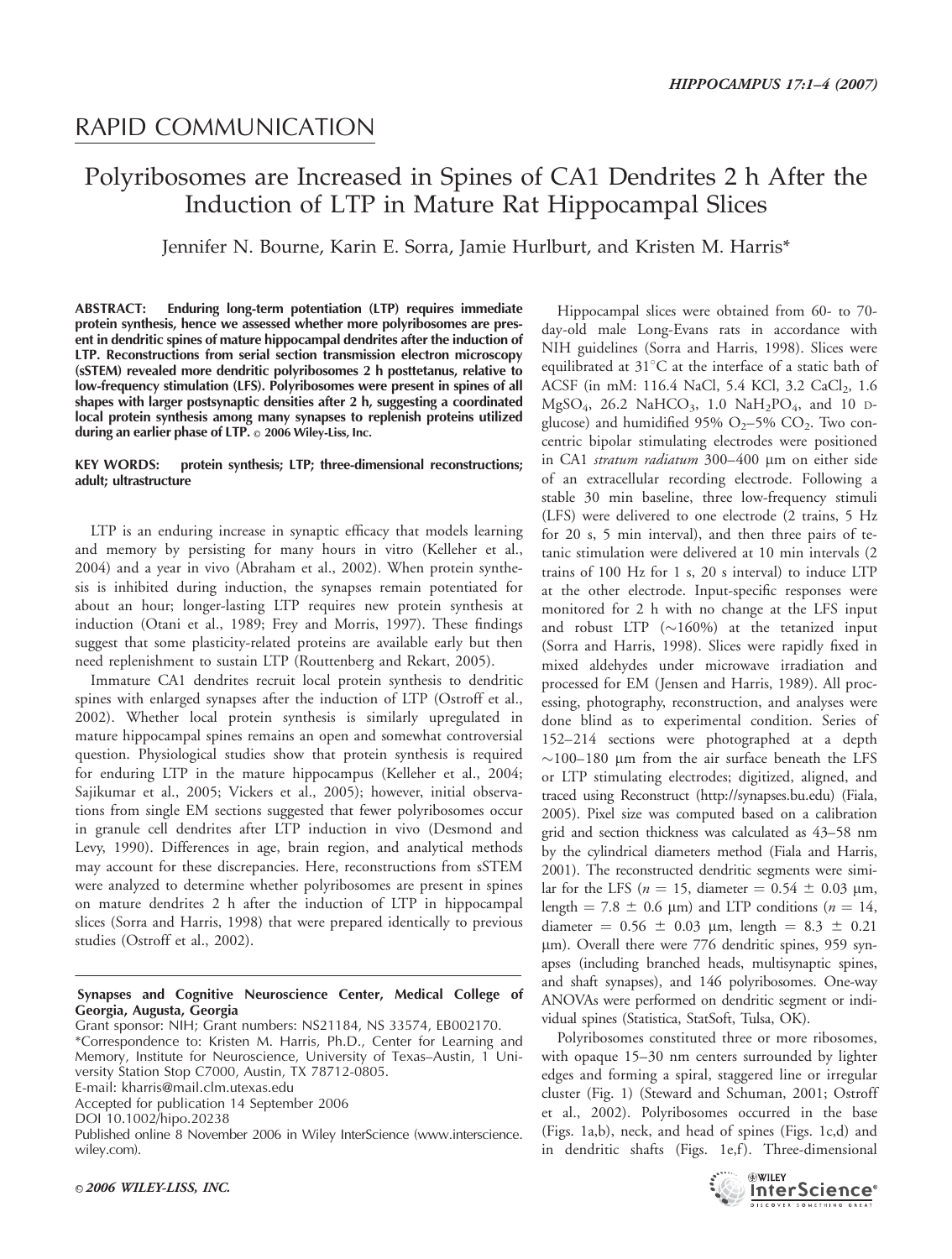

FIGURE 1. Location of polyribosomes (arrows) in mature CA1 dendrites: (a,b) at spine bases, (c,d) throughout a spine (illustrated in nonsequential sections), and (e,f) in dendritic shafts. Scale =  $0.5 \mu m$ .

reconstructions illustrate the range in polyribosome densities (Fig. 2a), which were higher 2 h post-tetanus (0.92  $\pm$  0.17 per  $\mu$ m) than after control LFS (0.34  $\pm$  0.04 per  $\mu$ m, Fig. 2b, P < 0.01). More polyribosomes were observed in all spine types after LTP induction (Fig. 2c). Our original study from shorter series reported no significant differences in spine densities or postsynaptic density (PSD) areas across the LTP and LFS conditions (Sorra and Harris, 1998). Here longer reconstructions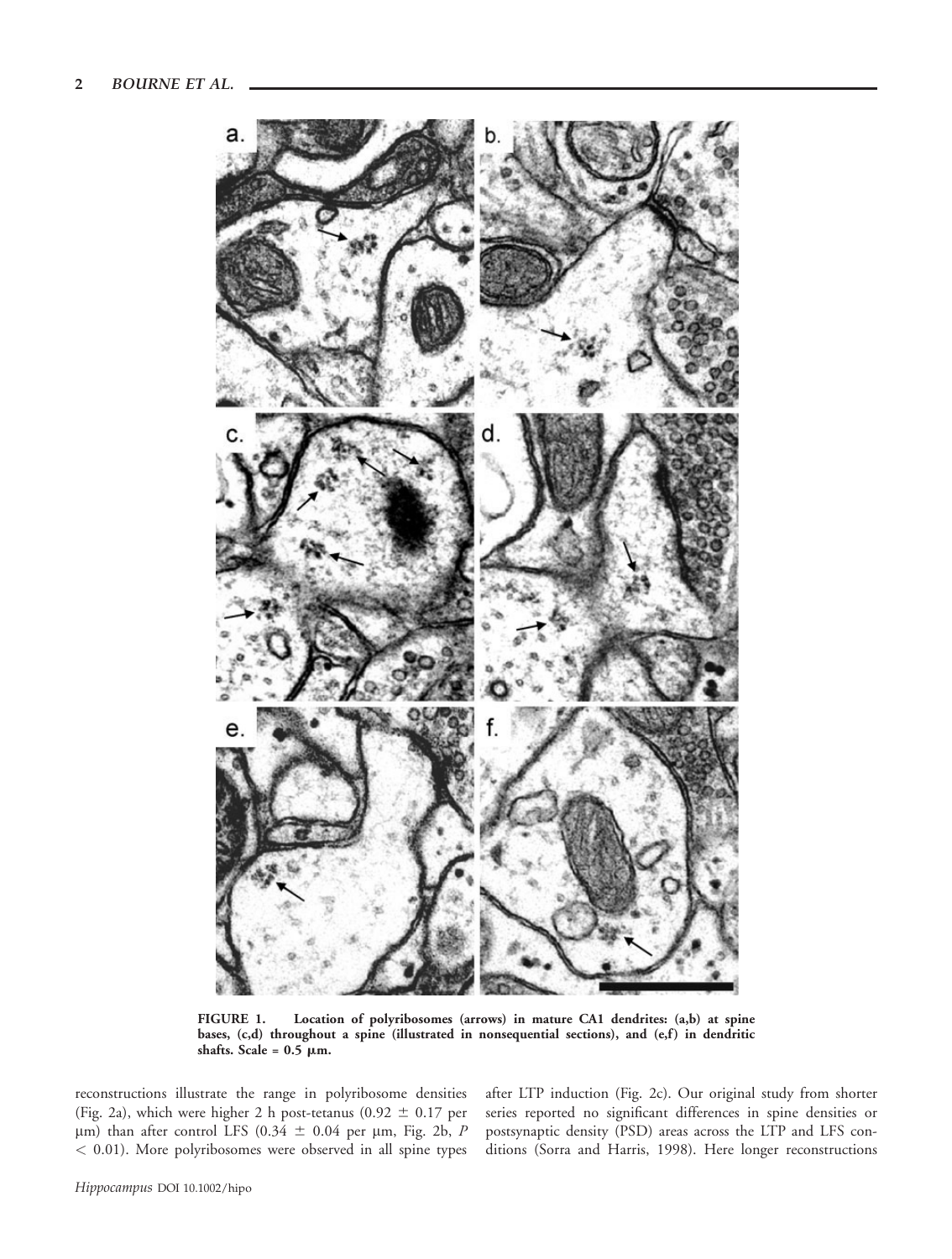

FIGURE 2. Dendrites had more polyribosomes 2 h after the induction of LTP. (a) Dendrites illustrated by percentile rank in frequency of polyribosomes (arrows). Scale =  $1.0 \mu m^3$ . (b) Density of polyribosomes was higher in LTP than control LFS dendrites  $(*\hat{P} < 0.01)$ . (c) Polyribosomes were elevated in several spine types: thin (\* $P < 0.02$ ), mushroom ( $P = 0.13$ ), branched (\* $P <$ 

0.05), and stubby  $(^*P < 0.05)$ . (d) PSDs were larger on spines with polyribosomes  $(n = 71)$  than spines without polyribosomes  $(n = 367)$  at 2 h after induction of LTP (\* $P < 0.05$ ); but not LFS  $(P = 0.2;$  data not shown). [Color figure can be viewed in the online issue, which is available at www.interscience.wiley.com.]

revealed a somewhat higher spine density in the LFS (3.73  $\pm$ 0.18 per  $\mu$ m) than in the LTP condition (3.18  $\pm$  0.18 per  $\mu$ m,  $P = 0.03$ ), and there were more large PSDs in the LFS (median: 0.041  $\mu$ m<sup>2</sup>, range: 0.003–0.57  $\mu$ m<sup>2</sup>,  $n = 521$  synapses) than the LTP condition (median: 0.034  $\mu$ m<sup>2</sup>, range: 0.004–0.22  $\mu$ m<sup>2</sup>, n = 438 synapses;  $P < 0.05$ ). Spines containing polyribosomes had significantly larger PSDs than spines without polyribosomes at 2 h post-tetanus (Fig. 2d), but not after LFS.

These findings show that mature CA1 dendrites can recruit polyribosomes into dendritic spines in the vicinity of potentiated synapses, allowing for local protein synthesis to remain elevated at least 2 h after the induction of LTP. Polyribosomes were present in spines of diverse sizes and shapes, consistent with the hypothesis that local changes in protein synthesis may be coordinated among multiple synapses (Steward and Schuman, 2001; Kelleher et al., 2004). Polyribosomes appear to be